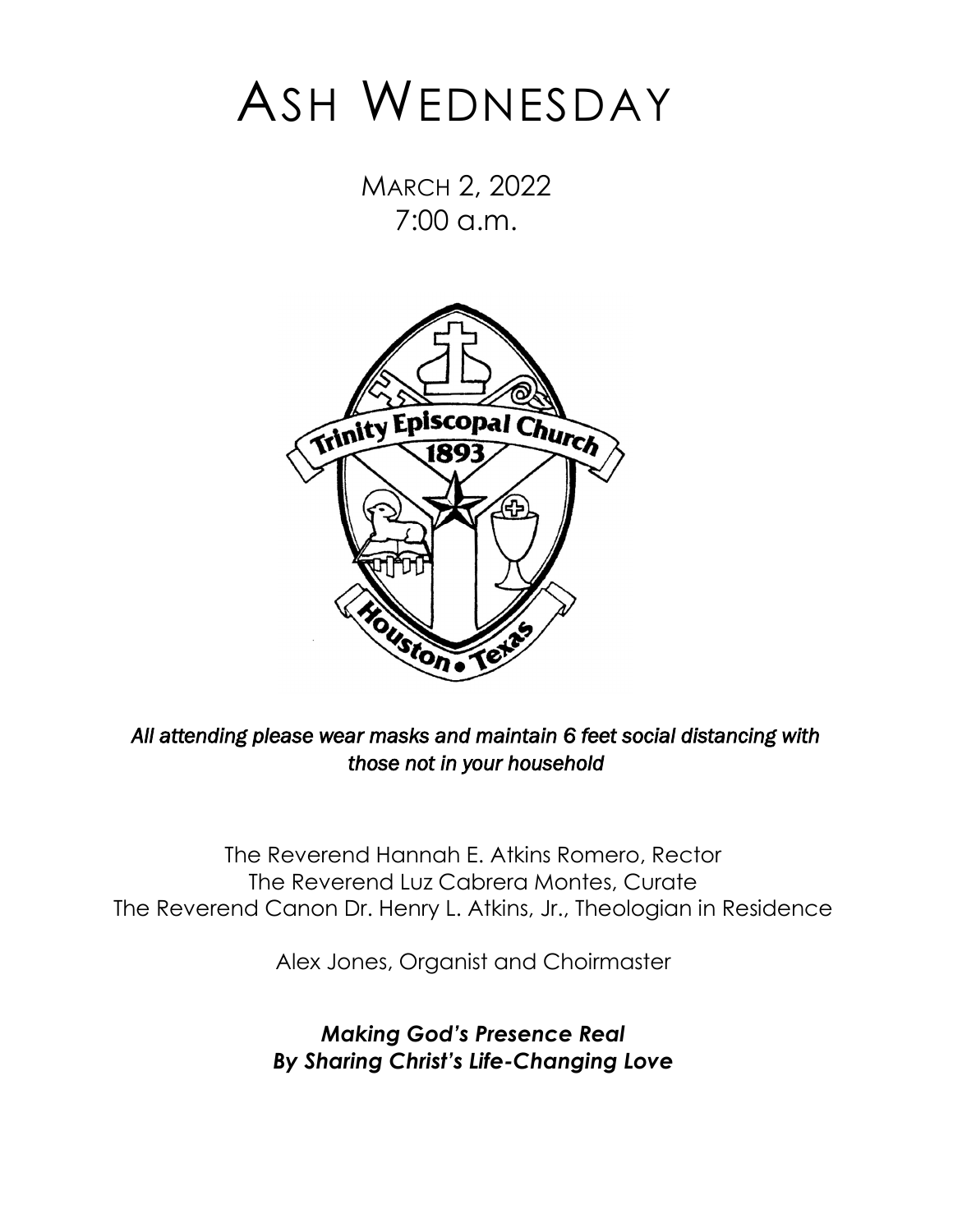# WELCOME TO TRINITY CHURCH

Welcome to Trinity Episcopal Church! We're glad you chose to worship with us this morning. We follow the 1979 Book of Common Prayer (BCP) to guide our worship. In this leaflet, you'll find everything you need to follow along printed.

Whether you've been attending Trinity your whole life or this is your first time here, we invite you to participate in the service as fully as you feel comfortable doing.

If you're looking for a new church home, know that the Trinity family welcomes you. We would also appreciate your filling out a virtual visitors card, which can be accessed at this link:

<https://www.trinitymidtown.org/contact-card-page/>

For more information, please visit our website: www.trinitymidtown.org For questions about how to connect with us, please email connections@trinitymidtown.org



#### **VESTRY**

Andy Durham, *Senior Warden* John Escoto, *Junior Warden*

Eric Beam Ben Blanding Jim Castro Terri DiRaddo Pam Lawson

Mary Matteucci Ann McCoy John Merullo Michele White Sheila Wainwright

Teddy Adams, *Chancellor* Dana Gannon, Assistant Chancellor Larry Laubach, *Treasurer* Steve Lee*, Assistant Treasurer* Ben Blanding, *Clerk of the Vestry* Jim Castro, *Assistant Clerk of the Vestry* Gayle Davies-Cooley, *Historian and Archivist*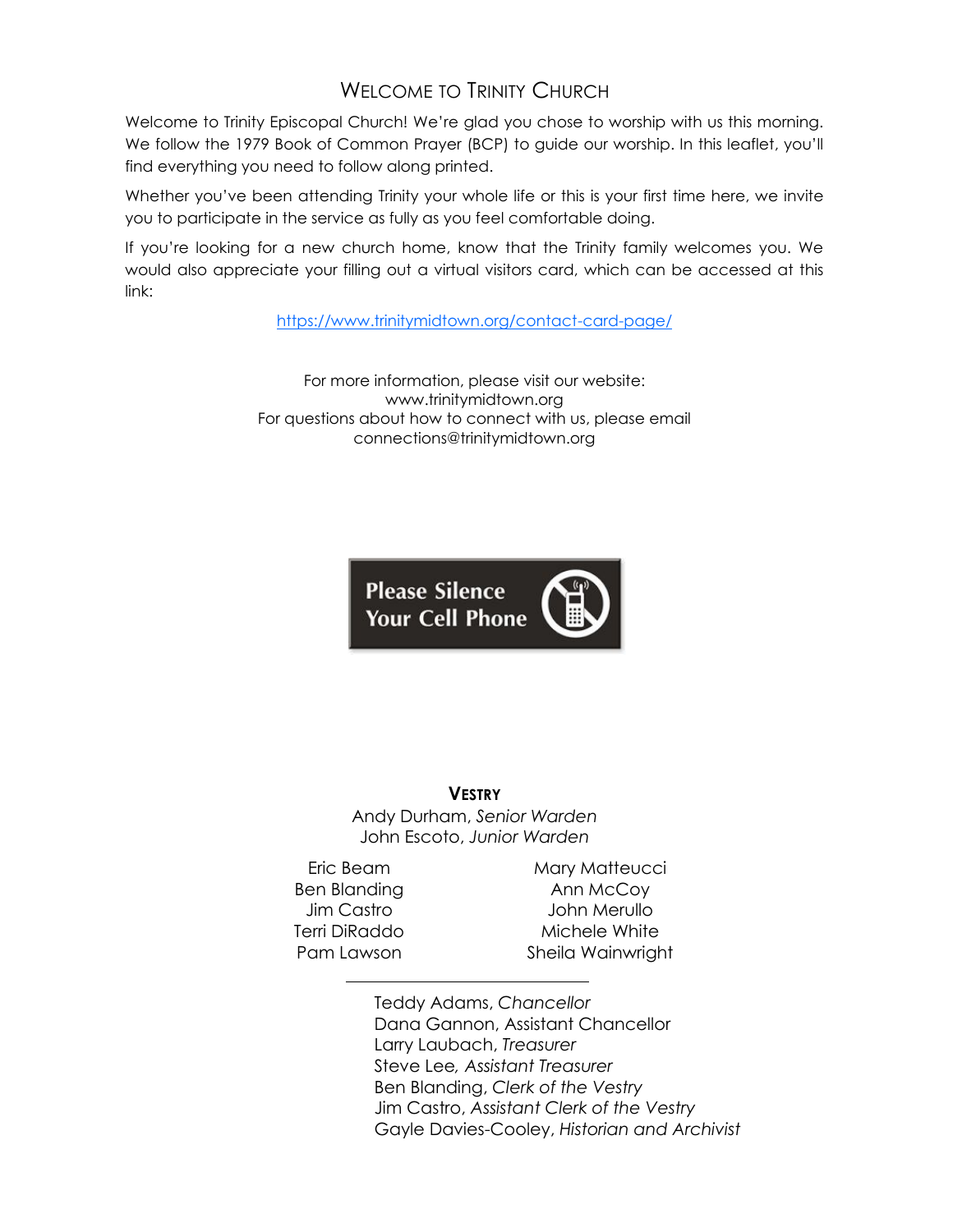### **SERVING TODAY**

*Reader*: Samantha Rainman Acolyte: Joanne Starbuck

*Altar Guild*: Joanne Starbuck, Mark Goza, Linda Davenport, Alex Bruton, Madeline Mauk, Jeanne Sommerfeld



Follow us on:

Facebook https://www.facebook.com/trinitychurchhouston

Instagram https://instagram.com/trinityepiscopalmidtown

 Youtube https://www.youtube.com/trinityepiscopalchurch

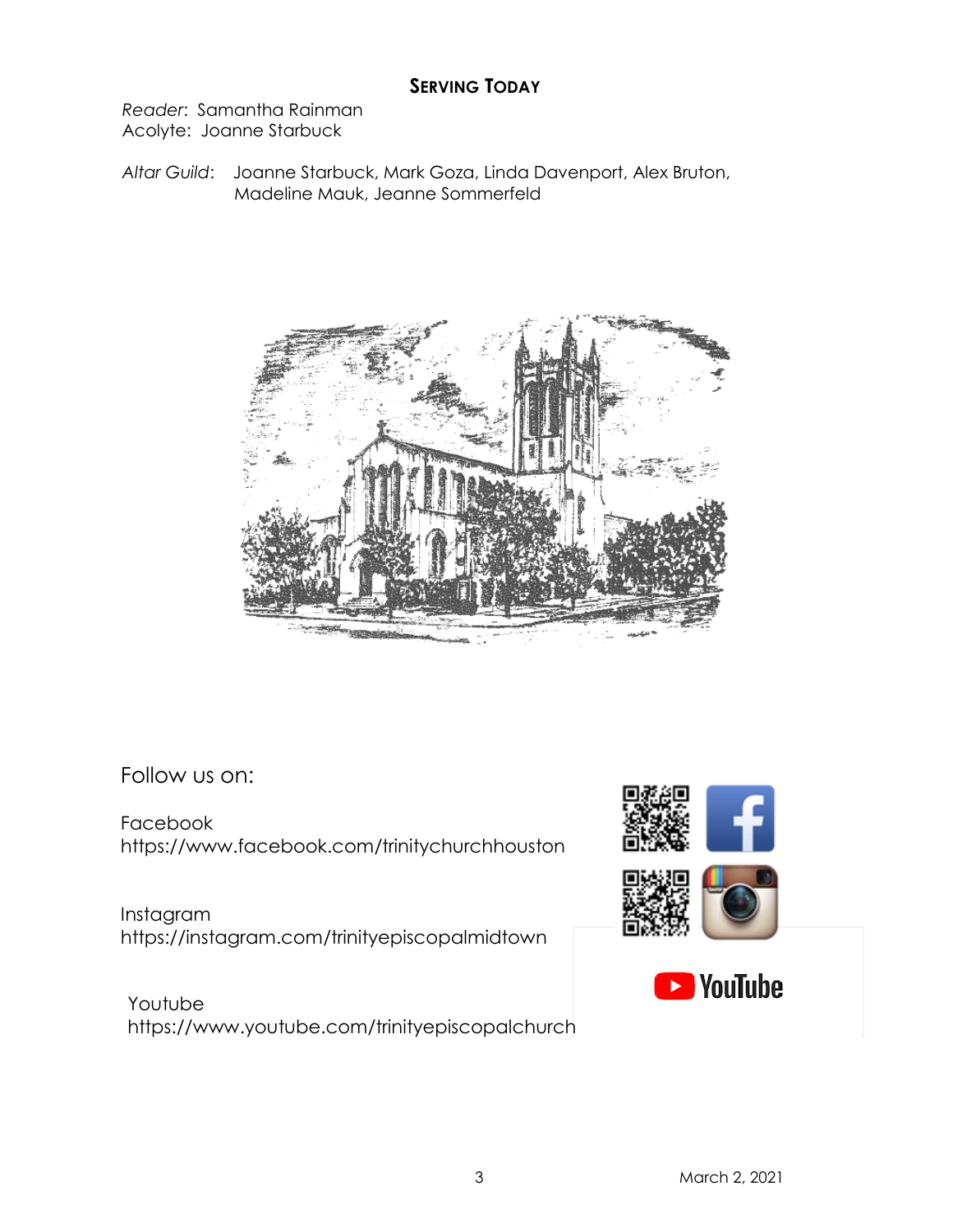# *IMPOSITION OF ASHES AND HOLY EUCHARIST*

*The altar party enters in silence. Please stand as able.*

 *Celebrant* The Lord be with you.

### *People* **And with thy spirit.**

 *Celebrant* Let us pray.

Almighty and Everlasting God, who hatest nothing that thou hast made and dost forgive the sins of all those who are penitent: Create and make in us new and contrite hearts, that we, worthily lamenting our sins and acknowledging our wretchedness, may obtain of thee, the God of all mercy, perfect remission and forgiveness; through Jesus Christ our Lord, who liveth and reigneth with thee and the Holy Spirit, one God, for ever and ever.

### *People Amen.*

 *Celebrant* God of peace and justice, we pray for the people of Ukraine today. We pray for peace and the laying down of weapons. We pray for all those who fear for tomorrow, that your Spirit of comfort would draw near to them. We pray for those with power over war or peace, for wisdom, discernment and compassion to guide their decisions. Above all, we pray for all your precious children, at risk and in fear, that you would protect them. We pray in the Name of Jesus, the Prince of Peace.

 *People Amen.*

*Please be seated.* 

FIRST READING Joel 2: 1-2, 12-17 *A Reading from Joel.*

Blow the trumpet in Zion; sound the alarm on my holy mountain! Let all the inhabitants of the land tremble, for the day of the LORD is coming, it is near-- a day of darkness and gloom, a day of clouds and thick darkness! Like blackness spread upon the mountains a great and powerful army comes; their like has never been from of old, nor will be again after them in ages to come.

Yet even now, says the LORD, return to me with all your heart, with fasting, with weeping, and with mourning; rend your hearts and not your clothing. Return to the LORD, your God, for he is gracious and merciful, slow to anger, and abounding in steadfast love, and relents from punishing. Who knows whether he will not turn and relent, and leave a blessing behind him, a grain offering and a drink offering for the LORD, your God?

Blow the trumpet in Zion; sanctify a fast; call a solemn assembly;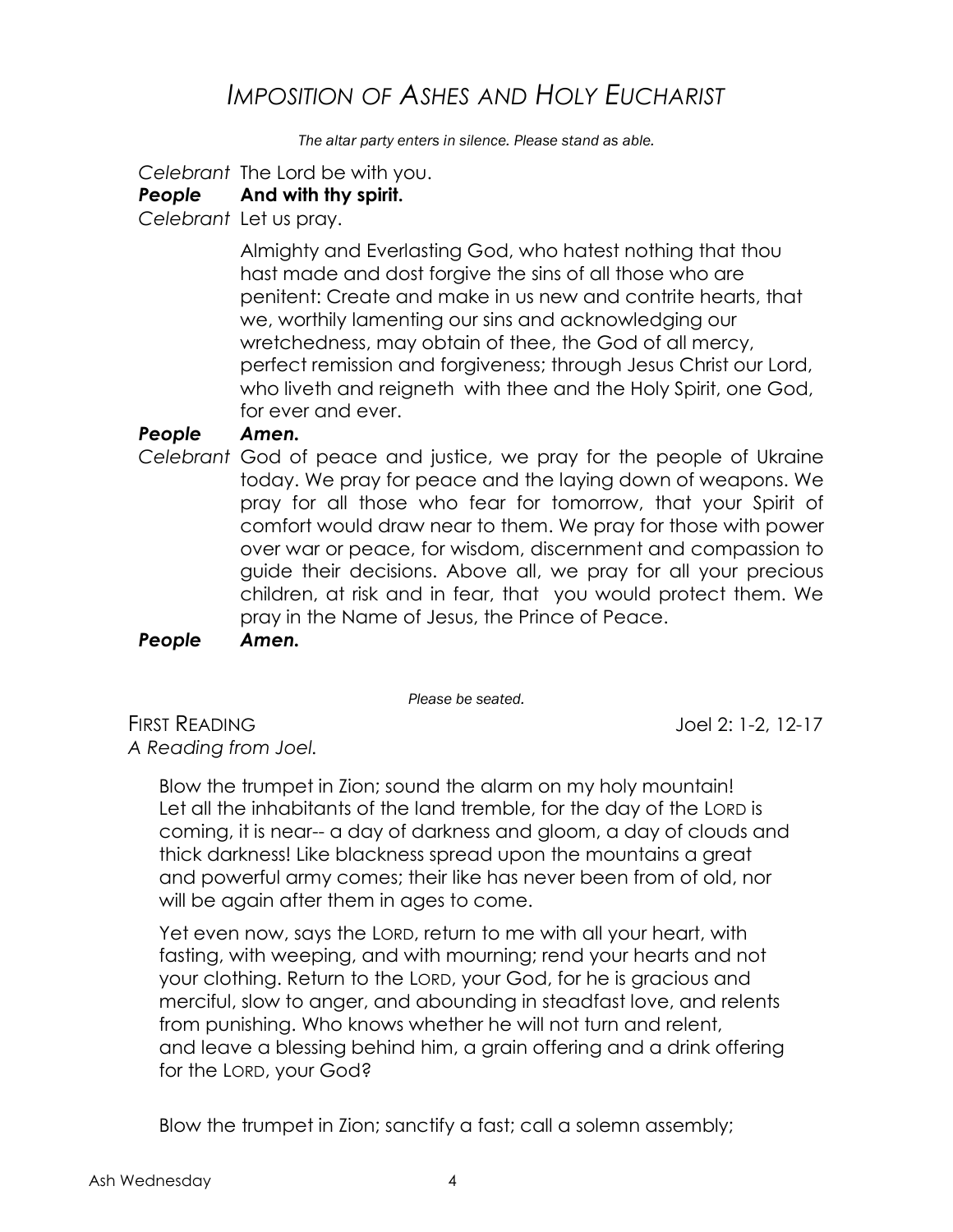gather the people. Sanctify the congregation; assemble the aged; gather the children, even infants at the breast. Let the bridegroom leave his room, and the bride her canopy.

Between the vestibule and the altar let the priests, the ministers of the LORD, weep. Let them say, "Spare your people, O LORD, and do not make your heritage a mockery, a byword among the nations. Why should it be said among the peoples, `Where is their God?'"

| Reader | The Word of the Lord. |
|--------|-----------------------|
| People | Thanks be to God.     |

*Please stand as able.*  PSALM 103 *Benedic, anima mea 7:00 a.m. - spoken, (*

- 1 Bless the LORD, O my soul, and all that is within me, bless his holy Name.
- 2 Bless the LORD, O my soul, and forget not all his benefits.
- He forgives all your sins and heals all your infirmities;
- 4 4 He redeems your life from the grave and crowns you with mercy and loving-kindness;
- 5 He satisfies you with good things, and your youth is renewed like an eagle's.
- 6 The LORD executes righteousness and judgment for all who are oppressed.
- 7 He made his ways known to Moses And his works to the children of Israel.
- 8 The LORD is full of compassion and mercy, slow to anger and of great kindness.
- 9 He will not always accuse us, nor will he keep his anger for ever.
- 10 He has not dealt with us according to our sins, nor rewarded us according to our wickedness.
- 11 For as the heavens are high above the earth, so is his mercy great upon those who fear him.
- 12 As far as the east is from the west, so far has he removed our sins from us.
- 13 As a father cares for his children, so does the LORD care for those who fear him.
- 14 For he himself knows whereof we are made;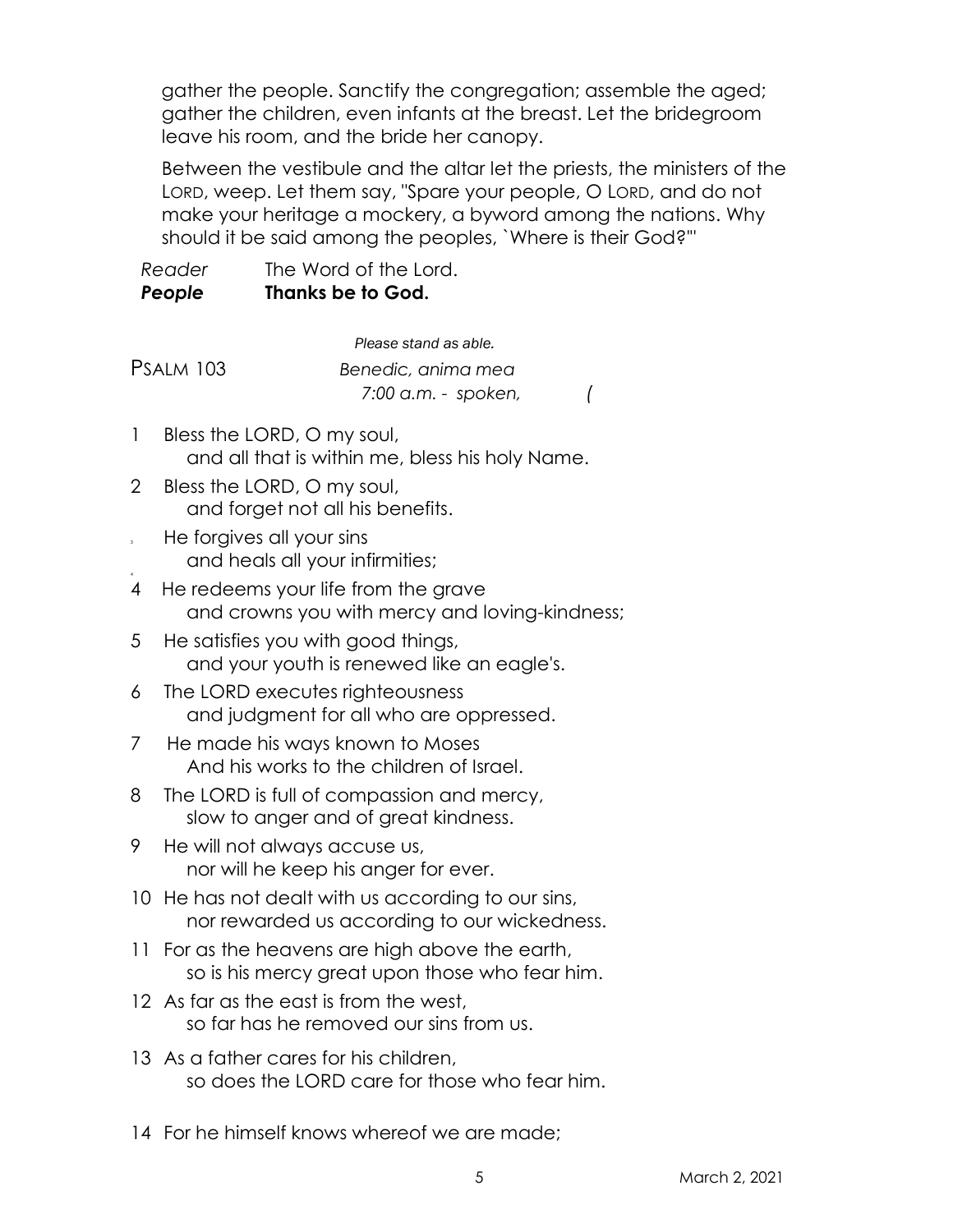he remembers that we are but dust.

- 15 Our days are like the grass; we flourish like a flower of the field.
- 16 When the wind goes over it, it is gone, and its place shall know it no more.
- 17 But the merciful goodness of the LORD endures for ever on those who fear him, and his righteousness on children's children.
- 18 On those who keep his covenant and remember his commandments and do them.
- 19 The LORD has set his throne in heaven, and his kingship has dominion over all.
- 20 Bless the LORD, you angels of his, you might ones who do his bidding, and hearken to the voice of his word.
- 21 Bless the LORD, all you his hosts, you ministers of his who do his will.
- 22 Bless the LORD, all you works of his, in all places of his dominion, bless the LORD, O my soul.

SECOND READING 2 Corinthians 5: 20b-6: 10

*A Reading from Second Corinthians.*

We entreat you on behalf of Christ, be reconciled to God. For our sake he made him to be sin who knew no sin, so that in him we might become the righteousness of God.

As we work together with him, we urge you also not to accept the grace of God in vain. For he says,

"At an acceptable time I have listened to you, and on a day of salvation I have helped you."

See, now is the acceptable time; see, now is the day of salvation! We are putting no obstacle in anyone's way, so that no fault may be found with our ministry, but as servants of God we have commended ourselves in every way: through great endurance, in afflictions, hardships, calamities, beatings, imprisonments, riots, labors, sleepless nights, hunger; by purity, knowledge, patience, kindness, holiness of spirit, genuine love, truthful speech, and the power of God; with the weapons of righteousness for the right hand and for the left; in honor and dishonor, in ill repute and good repute. We are treated as impostors, and yet are true; as unknown, and yet are well known; as dying, and see-- we are alive; as punished, and yet not killed; as sorrowful, yet always rejoicing; as poor, yet making many rich; as having nothing, and yet possessing everything.

 *Reader* The Word of the Lord.  *People* **Thanks be to God.** HOLY GOSPEL **Matthew 6: 1-6, 16-21**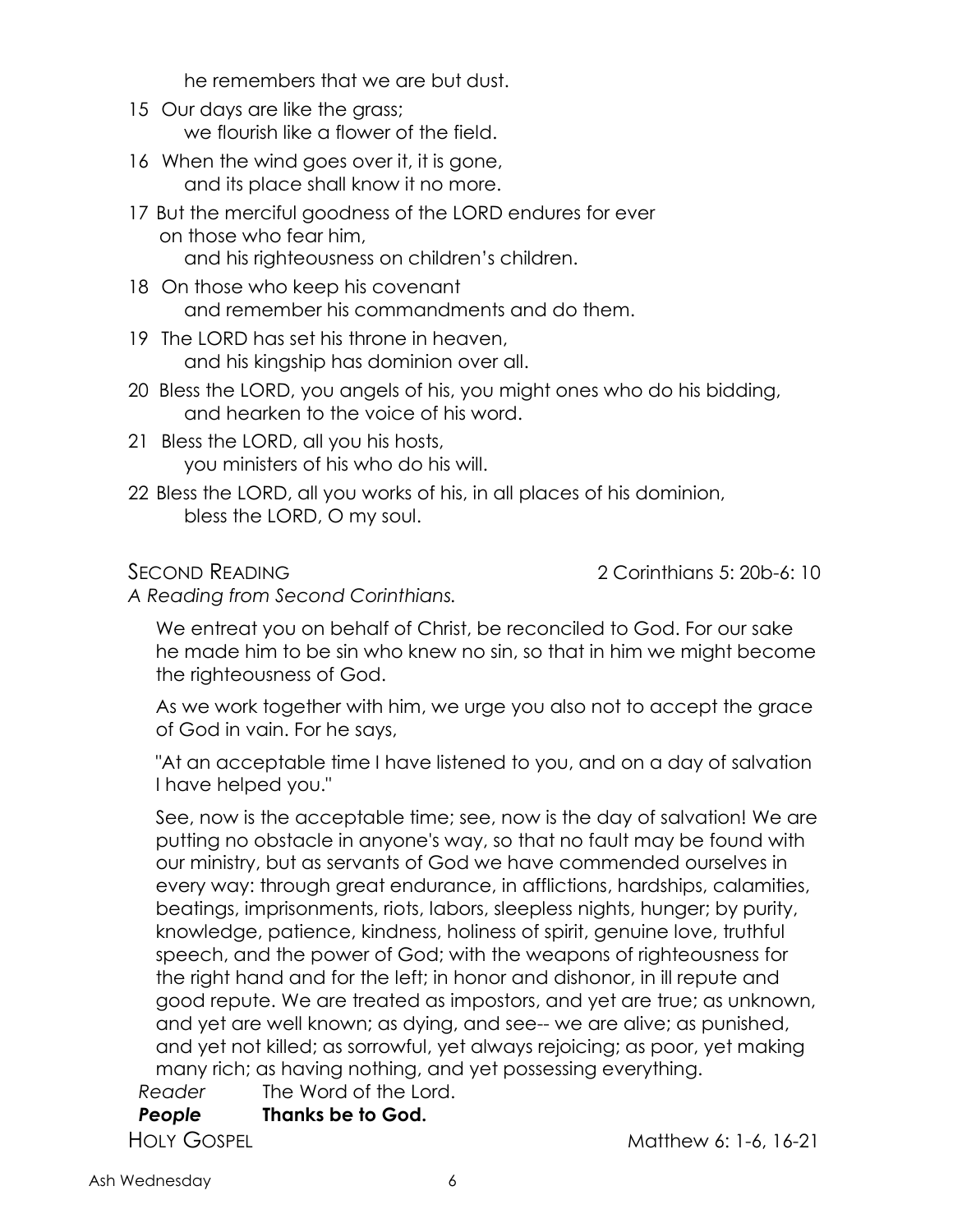### *Celebrant* The Holy Gospel of our Lord Jesus Christ according to Matthew. *People* **Glory be to thee, O Lord**.

Jesus said, "Beware of practicing your piety before others in order to be seen by them; for then you have no reward from your Father in heaven. So whenever you give alms, do not sound a trumpet before you, as the hypocrites do in the synagogues and in the streets, so that they may be praised by others. Truly I tell you, they have received their reward. But when you give alms, do not let your left hand know what your right hand is doing, so that your alms may be done in secret; and your Father who sees in secret will reward you. And whenever you pray, do not be like the hypocrites; for they love to stand and pray in the synagogues and at the street corners, so that they may be seen by others.

Truly I tell you, they have received their reward. But whenever you pray, go into your room and shut the door and pray to your Father who is in secret; and your Father who sees in secret will reward you. And whenever you fast, do not look dismal, like the hypocrites, for they disfigure their faces so as to show others that they are fasting. Truly I tell you, they have received their reward. But when you fast, put oil on your head and wash your face, so that your fasting may be seen not by others but by your Father who is in secret; and your Father who sees in secret will reward you. Do not store up for yourselves treasures on earth, where moth and rust consume and where thieves break in and steal; but store up for yourselves treasures in heaven, where neither moth nor rust consumes and where thieves do not break in and steal. For where your treasure is, there your heart will be also."

*Officiant* The Gospel of the Lord. *People* **Praise be to thee, O Christ.**

*Please be seated.*

HOMILY The Reverend Canon Dr. Henry L. Atkins, Jr., Theologian in Residence

INVITATION TO THE OBSERVANCE OF A HOLY LENT *Please stand as able.*

Dear People of God: The first Christians observed with great devotion the days of our Lord's passion and resurrection, and it became the custom of the Church to prepare for them by a season of penitence and fasting. This season of Lent provided a time in which converts to the faith were prepared for Holy Baptism. It was also a time when those who, because of notorious sins, had been separated from the body of the faithful were reconciled by penitence and forgiveness, and restored to the fellowship of the Church.

Thereby, the whole congregation was put in mind of the message of pardon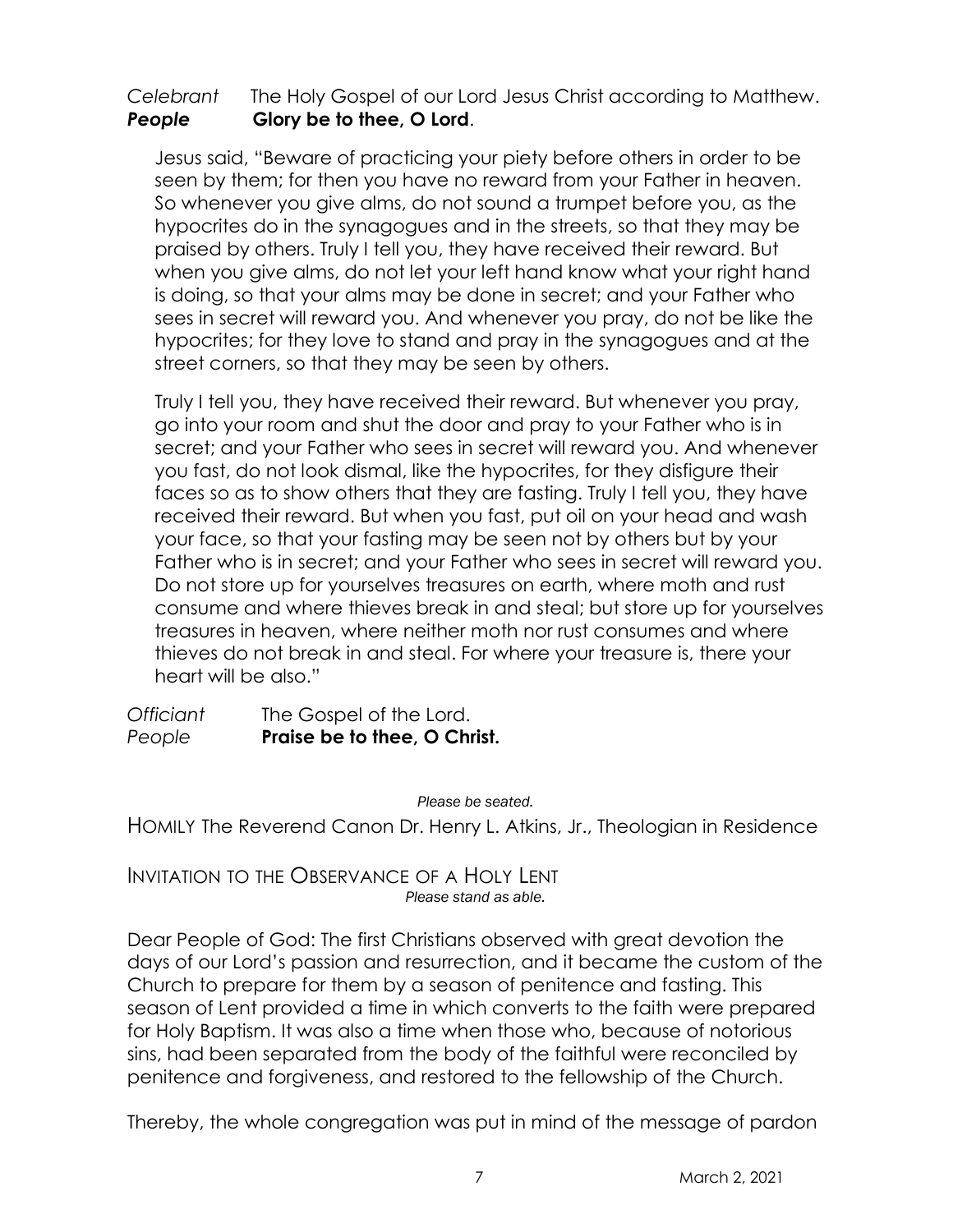and absolution set forth in the Gospel of our Savior, and of the need which all Christians continually have to renew their repentance and faith.

I invite you, therefore, in the name of the Church, to the observance of a holy Lent, by self-examination and repentance; by prayer, fasting, and selfdenial; and by reading and meditating on God's holy Word. And, to make a right beginning of repentance, and as a mark of our mortal nature, let us now kneel before the Lord, our maker and redeemer.

*Silence is then kept for a time, all kneeling.* 

BLESSING AND IMPOSITION OF ASHES

*The Celebrant then says,*

Almighty God, thou hast created us out of the dust of the earth: Grant that these ashes may be to us a sign of our mortality and penitence, that we may remember that it is only by thy gracious gift that we are given everlasting life; through Jesus Christ our Savior. *Amen***.**

*Those people desiring may then come forward to receive the imposition of ashes. The ashes are imposed with the following words:*

Remember that thou art dust, and unto dust thou shalt return.

PSALM 51: 1-17 *B.C.P.* 656

Spoken by congregation during imposition of ashes

- 1. Have mercy on me, O God, according to your loving-kindness; in your great compassion blot out my offenses.
- 2. Wash me through and through from my wickedness and cleanse me from my sin.
- 3. For I know my transgressions, and my sin is ever before me.
- 4. Against you only have I sinned and done what is evil in your sight.
- 5. And so you are justified when you speak and upright in your judgment.
- 6. Indeed, I have been wicked from my birth, a sinner from my mother's womb.
- 7. For behold, you look for truth deep within me, and will make me understand wisdom secretly.
- 8. Purge me from my sin, and I shall be pure; wash me, and I shall be clean indeed.
- 9. Make me hear of joy and gladness, that the body you have broken may rejoice.
- 10. Hide your face from my sins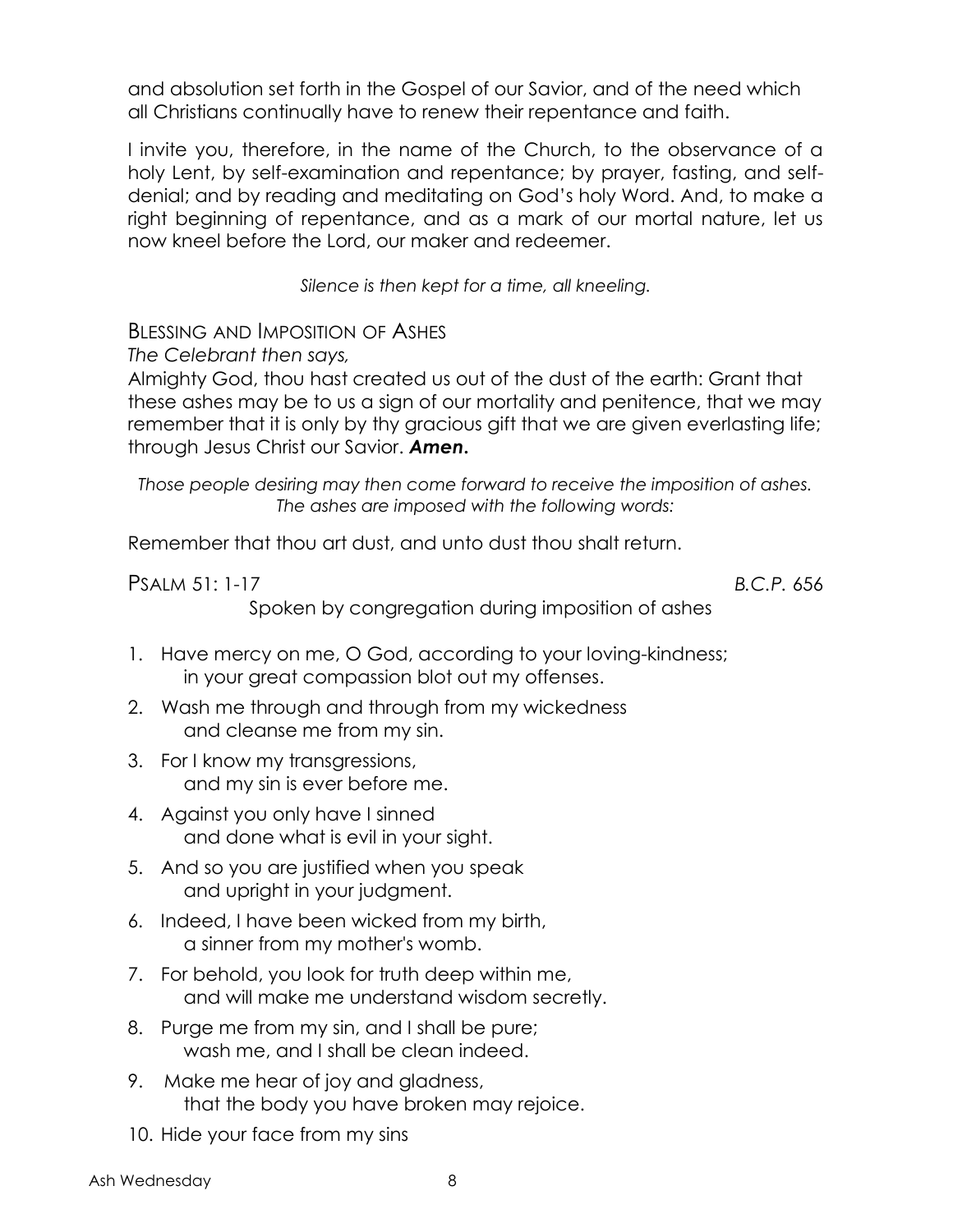and blot out all my iniquities.

- 11. Create in me a clean heart, O God, and renew a right spirit within me.
- 12. Cast me not away from your presence and take not your holy Spirit from me.
- 13. Give me the joy of your saving help again and sustain me with your bountiful Spirit.
- 14. I shall teach your ways to the wicked, and sinners shall return to you.
- 15. Deliver me from death, O God, and my tongue shall sing of your righteousness, O God of my salvation.
- 16. Open my lips, O Lord, and my mouth shall proclaim your praise.
- 17. Had you desired it, I would have offered sacrifice, but you take no delight in burnt-offerings.

### LITANY OF PENITENCE

*The People kneel as able.*

### *Celebrant and People*

**Most holy and merciful Father: We confess to thee and to one another, and to the whole communion of saints in heaven and on earth, that we have sinned by our own fault in thought, word, and deed; by what we have done, and by what we have left undone.**

### *The Celebrant continues*

We have not loved thee with our whole heart, and mind, and strength. We have not loved our neighbors as ourselves. We have not forgiven others, as we have been forgiven. *People* **Have mercy on us, Lord.**

*Celebrant* We have been deaf to thy call to serve, as Christ served us. We have not been true to the mind of Christ. We have grieved thy Holy Spirit.

### *People* **Have mercy on us, Lord.**

- *Celebrant* We confess to thee, Lord, all our past unfaithfulness: the pride, hypocrisy, and impatience of our lives,
- *People* **We confess to thee, Lord.**
- *Celebrant* Our self-indulgent appetites and ways, and our exploitation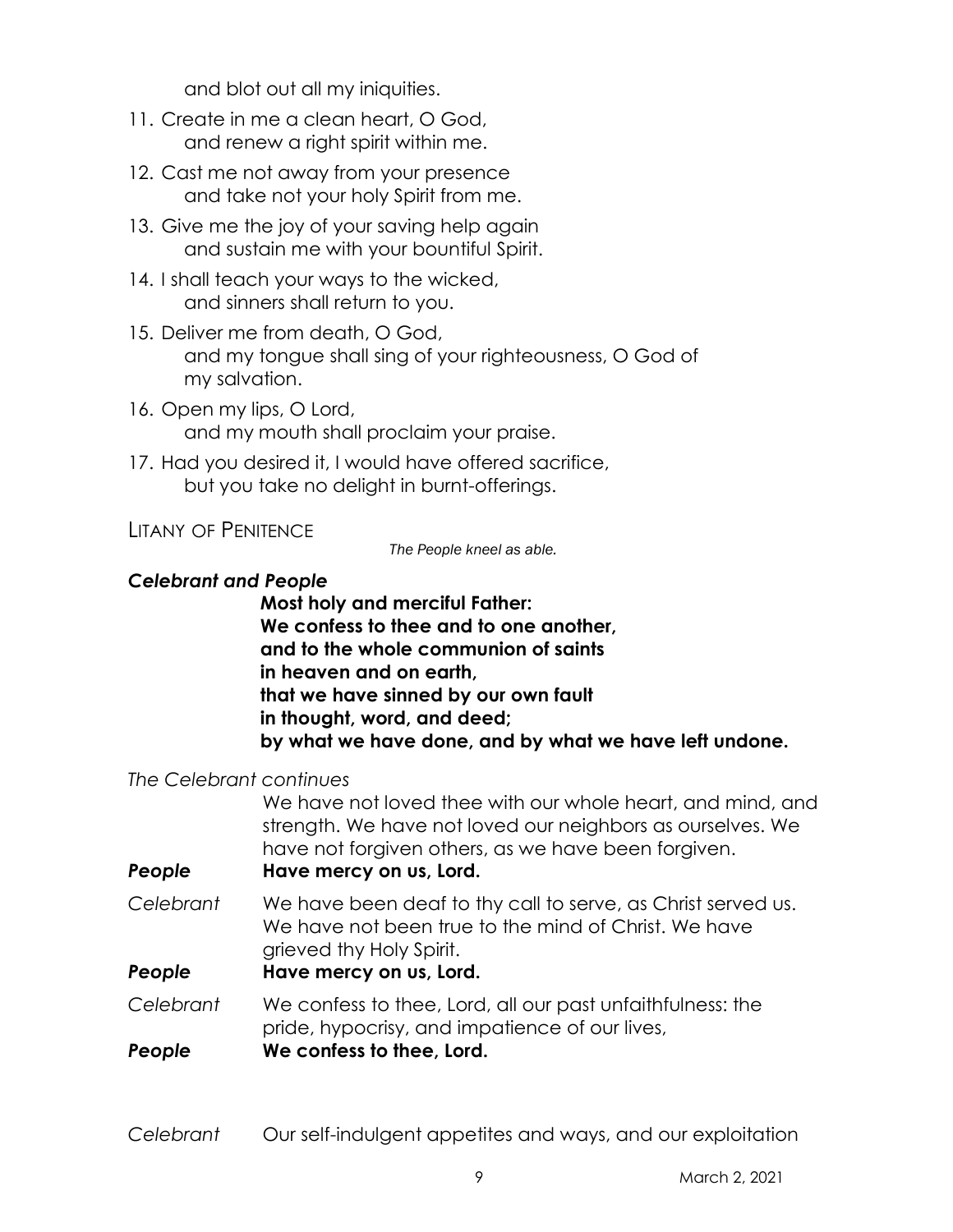| People              | of other people,<br>We confess to thee, Lord.                                                                                                                 |
|---------------------|---------------------------------------------------------------------------------------------------------------------------------------------------------------|
| Celebrant           | Our anger at our own frustration, and our envy of those more<br>fortunate than ourselves,                                                                     |
| People              | We confess to thee, Lord.                                                                                                                                     |
| Celebrant           | Our intemperate love of worldly goods and comforts, and our<br>dishonesty in daily life and work,                                                             |
| People              | We confess to thee, Lord.                                                                                                                                     |
| Celebrant           | Our negligence in prayer and worship, and our failure to<br>commend the faith that is in us,                                                                  |
| People              | We confess to thee, Lord.                                                                                                                                     |
| Celebrant           | Accept our repentance, Lord, for the wrongs we have done:<br>for our blindness to human need and suffering, and our<br>indifference to injustice and cruelty, |
| People              | Accept our repentance, Lord.                                                                                                                                  |
| Celebrant           | For all false judgments, for uncharitable thoughts toward our<br>neighbors, and for our prejudice and contempt toward those<br>who differ from us,            |
| People              | Accept our repentance, Lord.                                                                                                                                  |
| Celebrant           | For our waste and pollution of thy creation, and our lack of<br>concern for those who come after us,                                                          |
| People              | Accept our repentance, Lord.                                                                                                                                  |
| Celebrant<br>People | Restore us, good Lord, and let thy anger depart from us;<br>Favorably hear us, for thy mercy is great.                                                        |
| Celebrant<br>People | Accomplish in us the work of thy salvation,<br>That we may show forth thy glory in the world.                                                                 |
| Celebrant<br>People | By the cross and passion of thy Son our Lord,<br>Bring us with all thy saints to the joy of his resurrection.                                                 |

### *The Celebrant stands and says*

Almighty God, the Father of our Lord Jesus Christ, who desires not the death of sinners, but rather that they may turn from their wickedness and live, has given power and commandment to his ministers to declare and pronounce to his people, being penitent, the absolution and remission of their sins. He pardons and absolves all those who truly repent, and with sincere hearts believe his holy Gospel.

Therefore we beseech him to grant us true repentance and his Holy Spirit,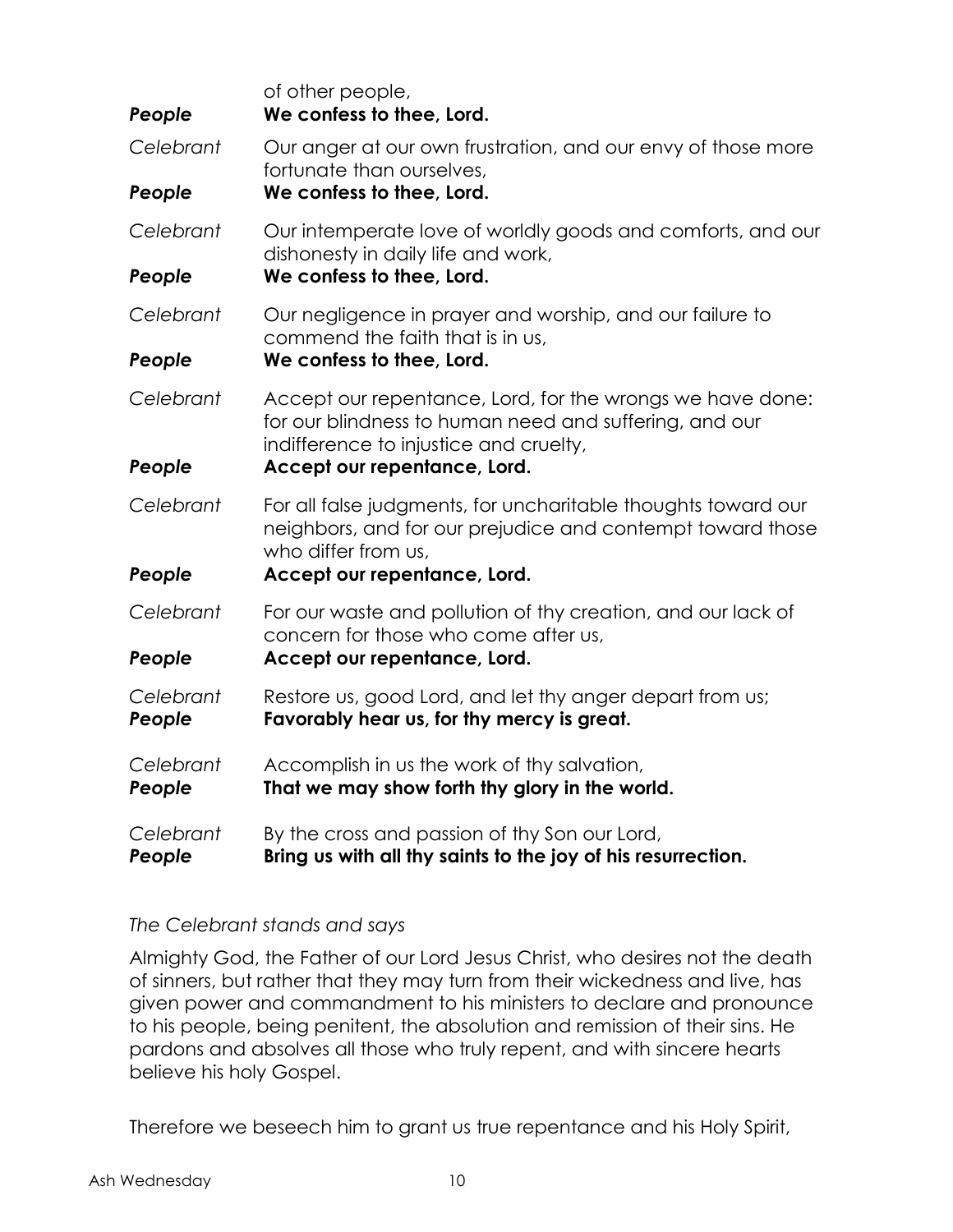that those things may please him which we do on this day, and that the rest of our life hereafter may be pure and holy, so that at the last we may come to his eternal joy; through Jesus Christ our Lord. *Amen*.

THE PEACE *Please stand as able. Celebrant* The peace of the Lord be always with you. *People* **And with thy spirit.**

*The Peace is exchanged.*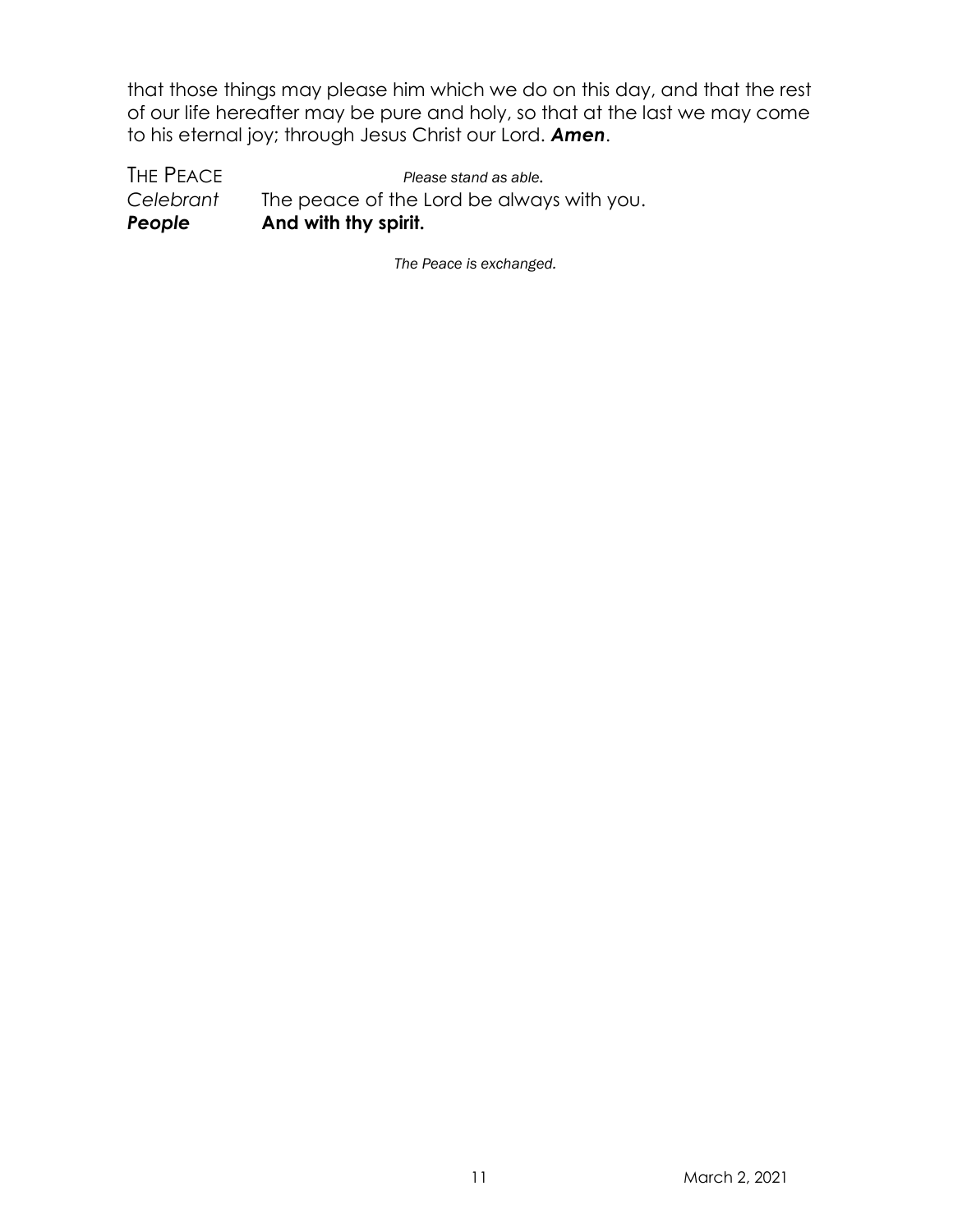# The Holy Communion

*The Celebrant says*

Offer to God a sacrifice of thanksgiving and make good thy vows unto the Most High. The Solid Results of Psalm 50:14

*Please stand as able*.

*Celebrant* The Lord be with you. *People* **And with thy spirit.** *Celebrant* Lift up your hearts. *People* **We lift them up unto the Lord.** *Celebrant* Let us give thanks unto our Lord God. *People* **It is meet and right so to do.** 

### *The Celebrant proceeds*

It is very meet, right, and our bounden duty, that we should at all times, and in all places, give thanks unto thee, O Lord, holy Father, almighty, everlasting God.

Who dost bid thy faithful people cleanse their hearts, and prepare with joy for the Paschal feast; that, fervent in prayer and in works of mercy, and renewed by thy Word and Sacraments, they may come to the fullness of grace which thou hast prepared for those who love thee.

Therefore with Angels and Archangels, and with all the company of heaven, we laud and magnify thy glorious Name; evermore praising thee, and saying,

*Celebrant and People*

**Holy, holy, holy, Lord God of Hosts: Heaven and earth are full of thy Glory. Glory be to thee, O Lord Most High.**

**Blessed is he that cometh in the name of the Lord. Hosanna in the highest.**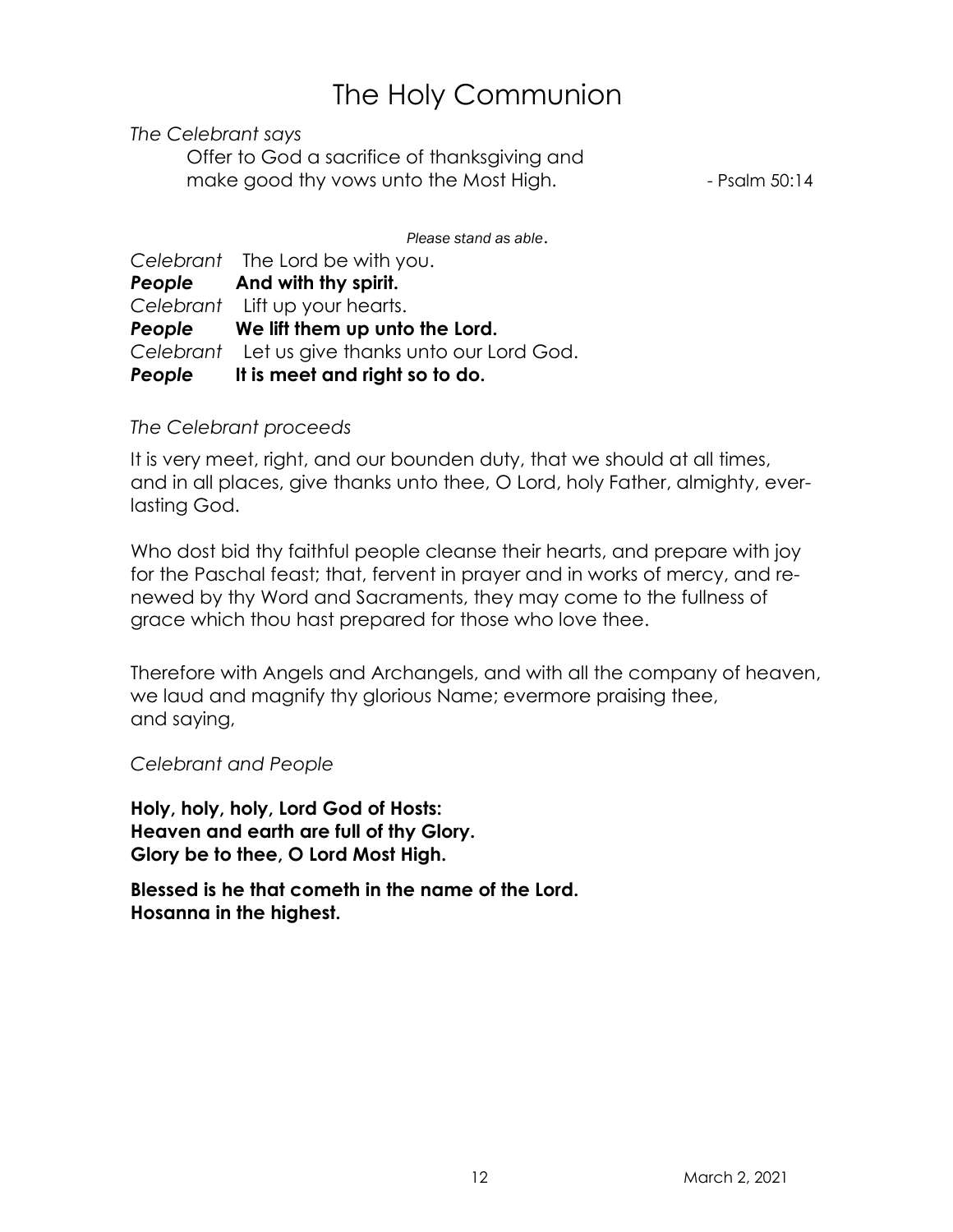### *The Celebrant continues*

All glory be to thee, O Lord our God, for that thou didst create heaven and earth, and didst make us in thine own image; and, of thy tender mercy, didst give thine only Son Jesus Christ to take our nature upon him, and to suffer death upon the cross for our redemption. He made there a full and perfect sacrifice for the whole world; and did institute, and in his holy Gospel command us to continue, a perpetual memory of that his precious death and sacrifice, until his coming again.

For in the night in which he was betrayed, he took bread; and when he had given thanks to thee, he broke it, and gave it to his disciples, saying, "Take, eat, this is my Body, which is given for you. Do this in remembrance of me."

Likewise, after supper, he took the cup; and when he had given thanks, he gave it to them, saying, "Drink this, all of you; for this is my Blood of the New Covenant, which is shed for you, and for many, for the remission of sins. Do this, as oft as ye shall drink it, in remembrance of me."

Wherefore, O Lord and heavenly Father, we thy people do celebrate and make, with these thy holy gifts which we now offer unto thee, the memorial thy Son hath commanded us to make; having in remembrance his blessed passion and precious death, his mighty resurrection and glorious ascension; and looking for his coming again with power and great glory.

And we most humbly beseech thee, O merciful Father, to hear us, and, with thy Word and Holy Spirit, to bless and sanctify these gifts of bread and wine, that they may be unto us the Body and Blood of thy dearly-beloved Son Jesus Christ.

And we earnestly desire thy fatherly goodness to accept this our sacrifice of praise and thanksgiving, whereby we offer and present unto thee, O Lord, our selves, our souls and bodies. Grant, we beseech thee, that all who partake of this Holy Communion may worthily receive the most precious Body and Blood of thy Son Jesus Christ, and be filled with thy grace and heavenly benediction; and also that we and all thy whole Church may be made one body with him, that he may dwell in us, and we in him; through the same Jesus Christ our Lord;

By whom, and with whom, and in whom, in the unity of the Holy Ghost all honor and glory be unto thee, O Father Almighty, world without end. **Amen**.

And now, as our Savior Christ hath taught us, we are bold to say,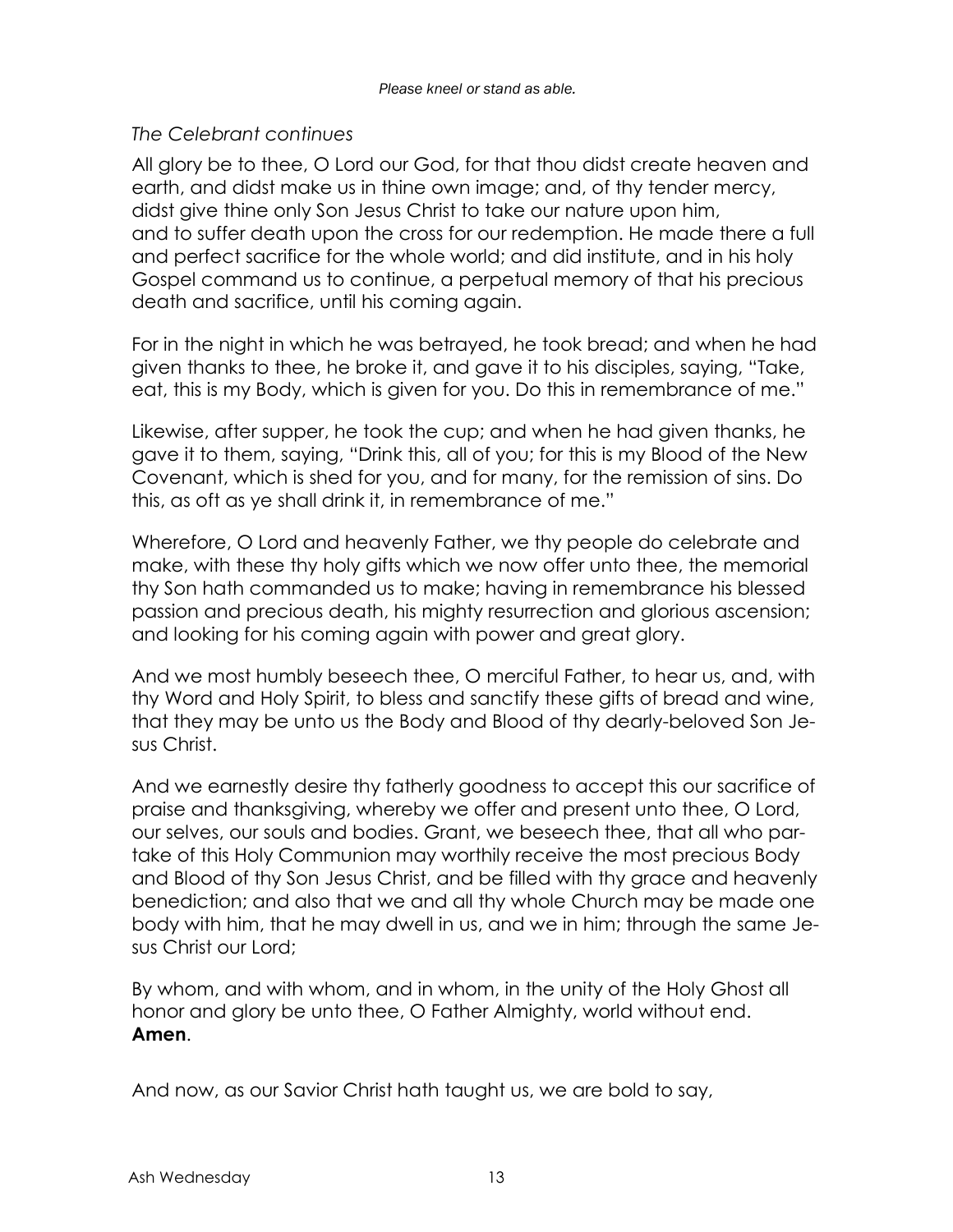*Celebrant and People*

**Our Father, who art in heaven, hallowed be thy Name, thy kingdom come, thy will be done, on earth as it is in heaven. Give us this day our daily bread. And forgive us our trespasses, as we forgive those who trespass against us. And lead us not into temptation, but deliver us from evil. For thine is the kingdom, and the power, and the glory, for ever and ever. Amen.**

BREAKING OF THE BREAD

*Celebrant* Christ our Passover is sacrificed for us;

*People* **Therefore let us keep the feast.** 

INVITATION TO HOLY COMMUNION *Celebrant* The Gifts of God for the People of God.

# AGNUS DEI

### *Celebrant and People*

**O Lamb of God, that takest away the sins of the world, have mercy upon us. O Lamb of God, that takest away the sins of the world, have mercy upon us. O Lamb of God, that takest away the sins of the world, grant us thy peace.** 

### INSTRUCTIONS FOR HOLY COMMUNION

*For the duration of the current pandemic we will continue to offer communion in one kind for those who wish to receive the bread only. Please come forward to receive communion from a priest in front of the altar. If you are partaking of the chalice, please use the hand sanitizer at the end of your pew before approaching the clergy and chalice-bearer. Also, if you wish to partake of the chalice, you may do so by intinction. Intinction is done by dipping a host into the wine, and is completely optional. If you prefer, it is perfectly fine to continue receiving the host only.* 



*We offer a gluten-free bread option for those with dietary restrictions who wish to receive communion. To receive a gluten free wafer, please clasp your hands with palms facing each other when the priest administering the bread approaches you*.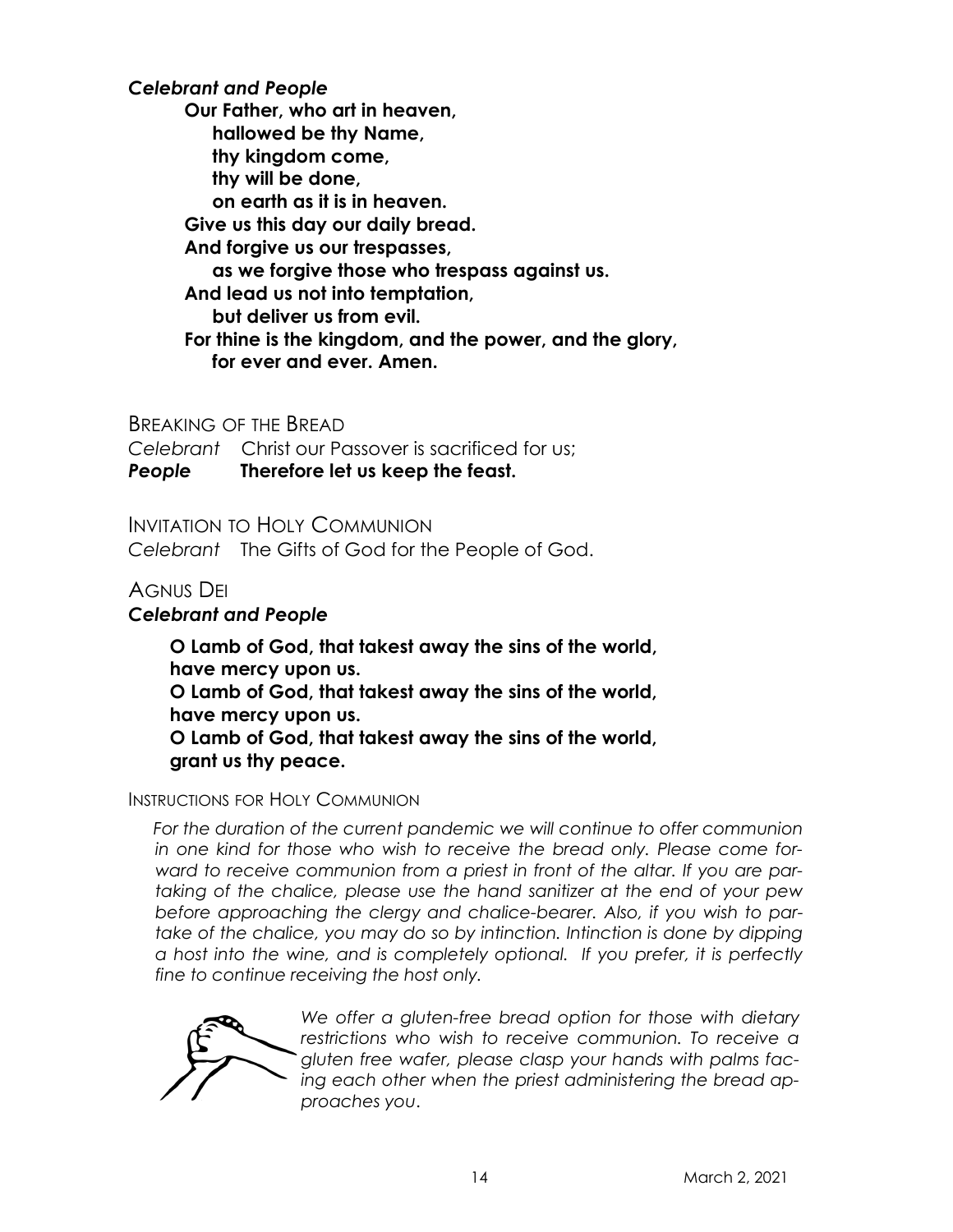*Celebrant* Let us pray*.*

*Celebrant and People*

**Almighty and ever living God,** 

**we most heartily thank thee for that thou dost feed us,** 

**in these holy mysteries,** 

**with the spiritual food of the most precious Body and Blood of thy Son our Savior Jesus Christ;** 

**and dost assure us thereby of thy favor and goodness towards us;** 

**and that we are very members incorporate** 

**in the mystical body of thy Son,** 

**the blessed company of all faithful people;** 

**and are also heirs, through hope, of thy everlasting kingdom.** 

**And we humbly beseech thee, O heavenly Father,** 

**so to assist us with thy grace, that we may continue in that holy fellowship, and do all such good works as thou hast prepared for us to walk in;** 

**through Jesus Christ our Lord, to whom, with thee and the Holy Ghost, be all honor and glory, world without end. Amen**.

SOLEMN PRAYER

*Celebrant*

Grant, most merciful Lord, to thy faithful people pardon and peace,

that they may be cleansed from all their sins,

and serve thee with a quiet mind; through Christ our Lord.

**Amen**.

### THE BLESSING

Grant, Almighty God, that thy people may recognize their weakness and put their whole trust in thy strength, so that they may rejoice for ever in the protection of thy loving providence; through Jesus Christ our Lord. And may the blessing of God our Creator, Redeemer and Giver of life be with you always. **Amen.**

*The altar party leaves in silence. Please stand as able.*

DISMISSAL *Officiant* Go in peace to love and serve the Lord. *People* **Thanks be to God**.

*The congregation is requested to leave the Church in silence.*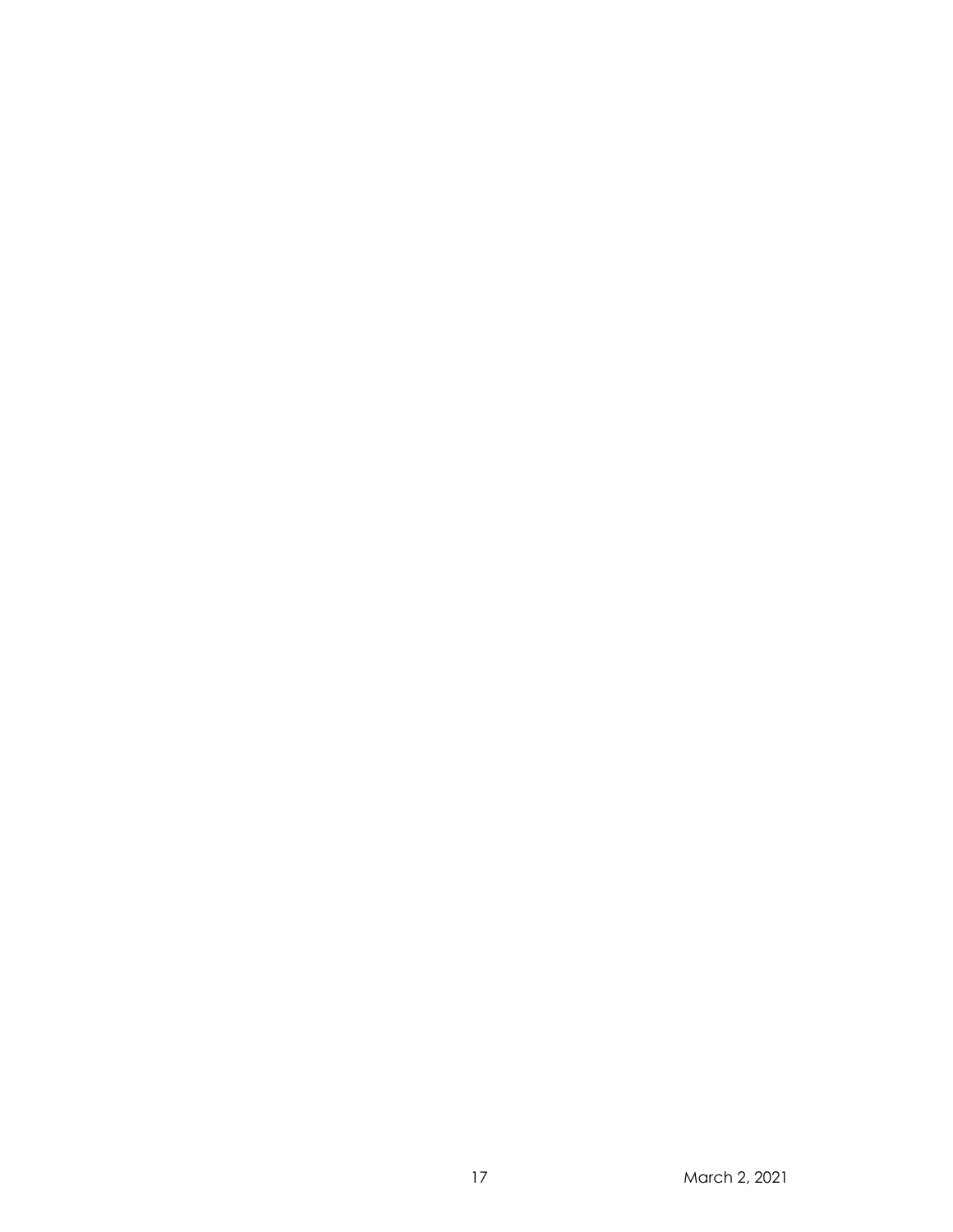# THE SEASON OF LENT

Early Christians observed "a season of penitence and fasting" in preparation for the Paschal feast, or Pascha (BCP, pp. 264-265). The season now known as Lent (from an Old English word meaning "spring," the time of lengthening days) has a long history. Originally, in places where Pascha was celebrated on a Sunday, the Paschal feast followed a fast of up to two days. In the third century this fast was lengthened to six days. Eventually this fast became attached to, or overlapped, another fast of forty days, in imitation of Christ's fasting in the wilderness. The forty-day fast was especially important for converts to the faith who were preparing for baptism, and for those guilty of notorious sins who were being restored to the Christian assembly.

In the western church the forty days of Lent extend from Ash Wednesday through the Saturday before Palm Sunday. Palm Sunday marks the beginning of Holy Week, and the last three days of Holy Week are the sacred Triduum of Maundy Thursday, Good Friday, and Holy Saturday.

Purple is the traditional color of Lent, as it represents for us both repentance and royalty. Jesus was dressed in a purple robe during his Passion as a mockery of his being "the king of the Jews"; since long before his time, purple had been a symbol of royalty. For example, in Exodus, we can read how Moses ordered the tabernacle to be made of "ten sheets woven of fine linen twine and of violet, purple, and scarlet yarn" (Exodus 26:1) and in 2 Chronicles 3:14 we read that Solomon ordered the temple in Jerusalem to be decorated with fabric of the same colors. The Church decided to keep the color purple as a symbol, not just of penance and mourning (in anticipation of the crucifixion, and with reference to Jesus), but also as a reminder of the need to confront our own sins, to prepare ourselves spiritually, and to help our neighbors to draw closer to God and his kingdom (conserving in this way the solemn character traditionally assigned to purple).

All Christians are invited "to the observance of a holy Lent, by self-examination and repentance; by prayer, fasting, and self-denial; and by reading and meditating on God's holy Word" (BCP, p. 265).

In accordance with ancient custom the Book of Common Prayer provides that in Lent, Alleluia is omitted, and may be omitted at other times except during Easter season BCP, p. 337).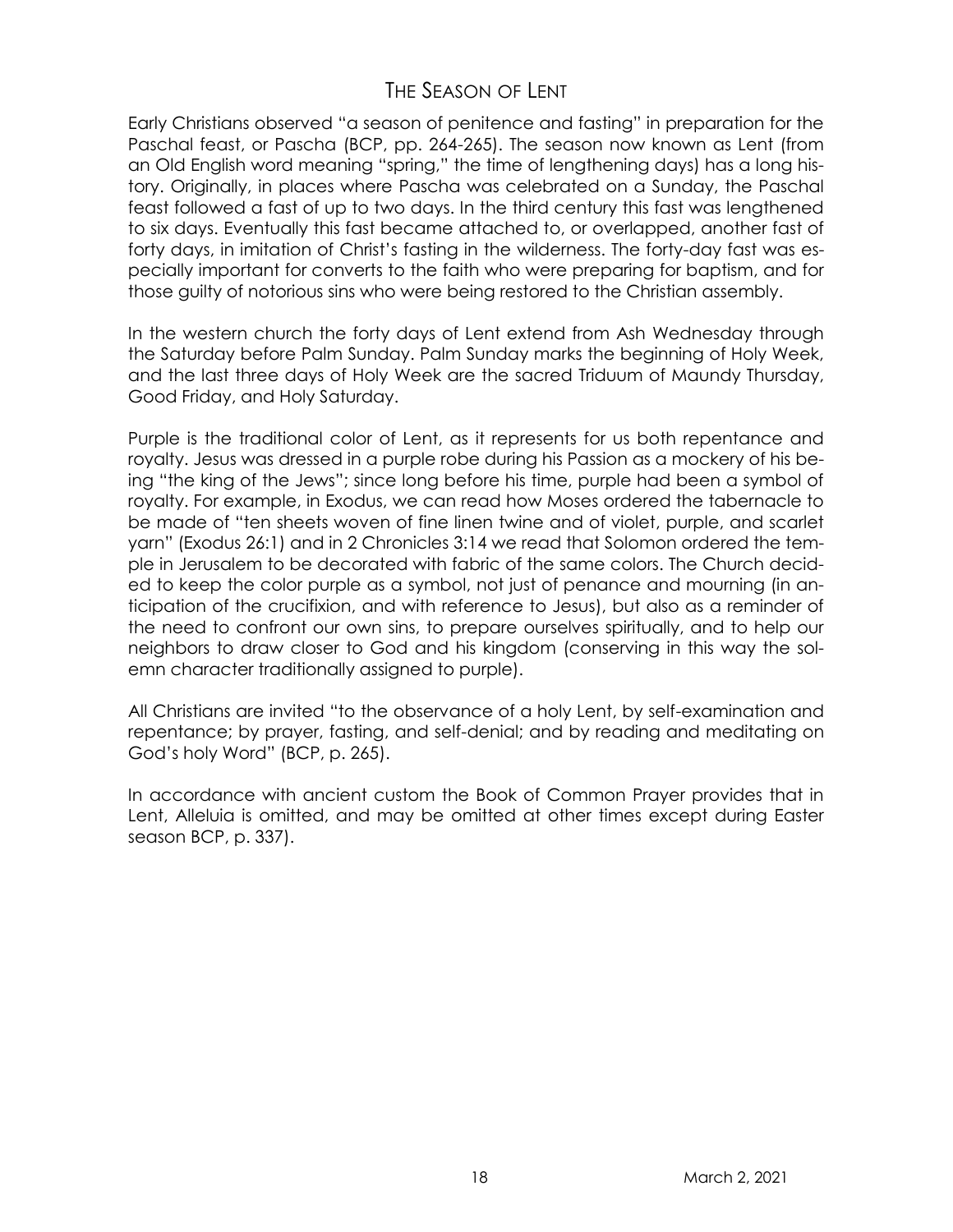# A HISTORY OF TRINITY EPISCOPAL CHURCH

Trinity Episcopal Church of Houston has existed as a house of worship and a center of its community for over a century. As such, it has adapted to the changing nature of the city, as Houston grew from a regional town of approximately 40,000 souls to a dynamic metropolitan giant, the fourth largest city in the United States. With a congregation that grew from a few founding members in the 1890s to several thousand parishioners at its peak, Trinity Church is an example of how spiritual people have contended with the challenges presented during a city's most crucial period of urban development.

Founded in 1893 as a mission of Christ Church, Houston's first Episcopal church, Trinity is located southwest of downtown. After a quarter of a century of existence in wooden buildings, Trinity parish built its present imposing structure (1917 - 1921) in Houston's South End, at the corner of Main Street and Holman Avenue. That structure, designed by Ralph Adams Cram of Boston and William Ward Watkin of Houston became an architectural landmark constructed in the neo-Gothic style with Texas limestone and a 97 foot bell tower.

During the late 1910s and 1920s, Trinity entered an era of explosive growth, paralleling that of the city, and became an important center of the Episcopal faith. The congregation's many youth and adult activities were community events that attracted wide attention among the general populace. An integral part of its city, Trinity likewise maintained special relationships with Houstonians of other faiths. With a membership numbering 1,900 parishioners in 1930, Trinity emerged as the largest Episcopal parish in the Diocese of Texas and one of the largest in the nation.

After World War II, Houston's growth presented Trinity with perhaps its greatest challenge. As the city physically expanded into the new postwar suburbs, Trinity's membership began to decline. Rather than abandon its historic location, the congregation showed itself to be steadfast. Resurrecting itself from this period, Trinity reaffirmed its mission, this time as a beacon in the inner city where it has become a leading institution in the heart of Houston, determined to enhance the quality of urban life for everyone.

While our neighborhood has gone through many changes, the parish has remained steadfast, and actively ministers to a diverse congregation and to the poor in its midst. As the Midtown Houston neighborhood began redeveloping, starting in the early 2000s, Trinity Church has rededicated itself to its spiritual mission, and has become an active part of the Midtown area for music and other creative art expressions.